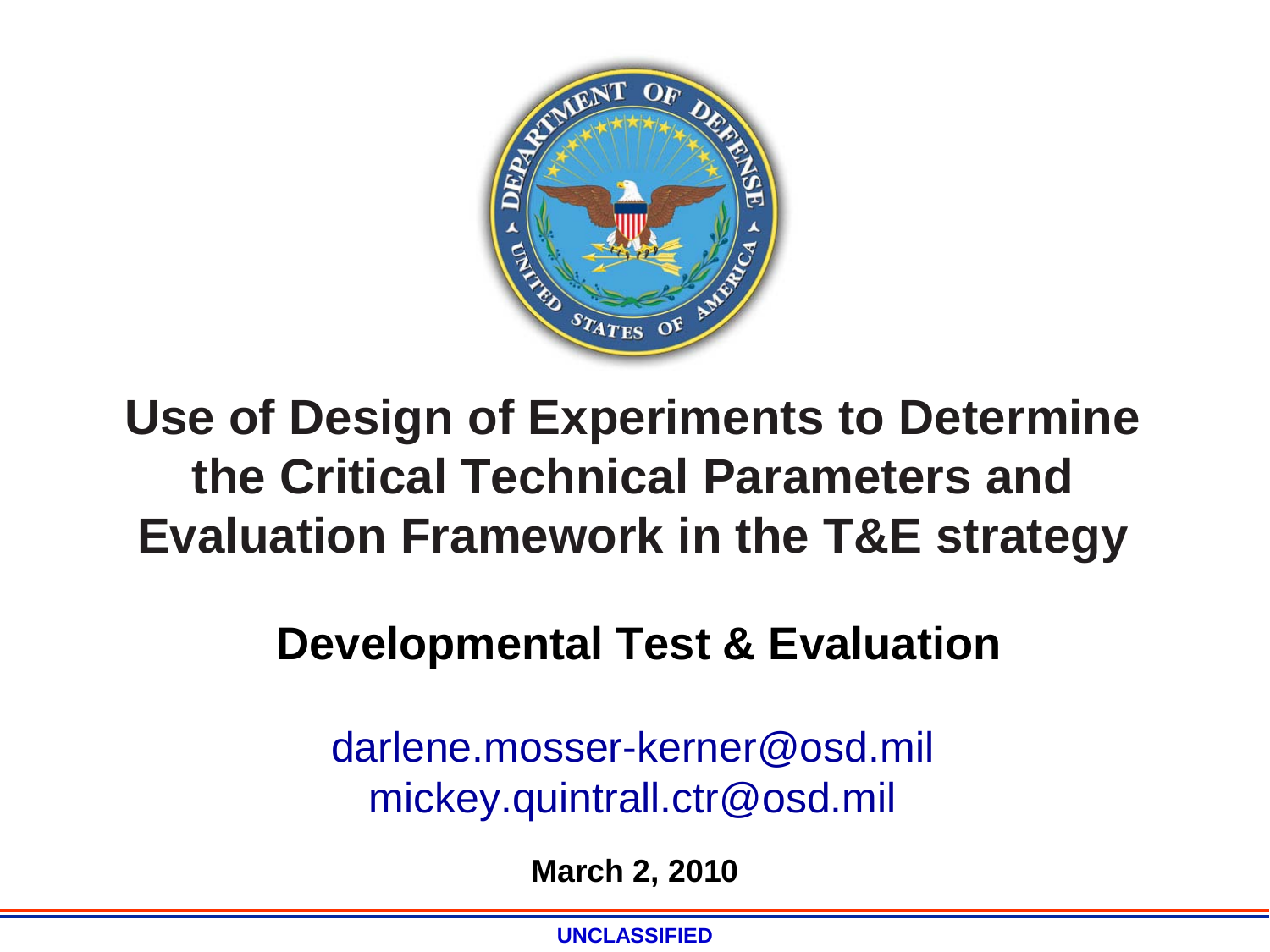





- **Mission**
- **Topic Shortfall**
- **High Level Design of Experiments (DOE) Discussion**
- **"Classical" DOE Limitations**
- **Implication to the Department of Defense Acquisition Lifecycle**
- **Conclusion**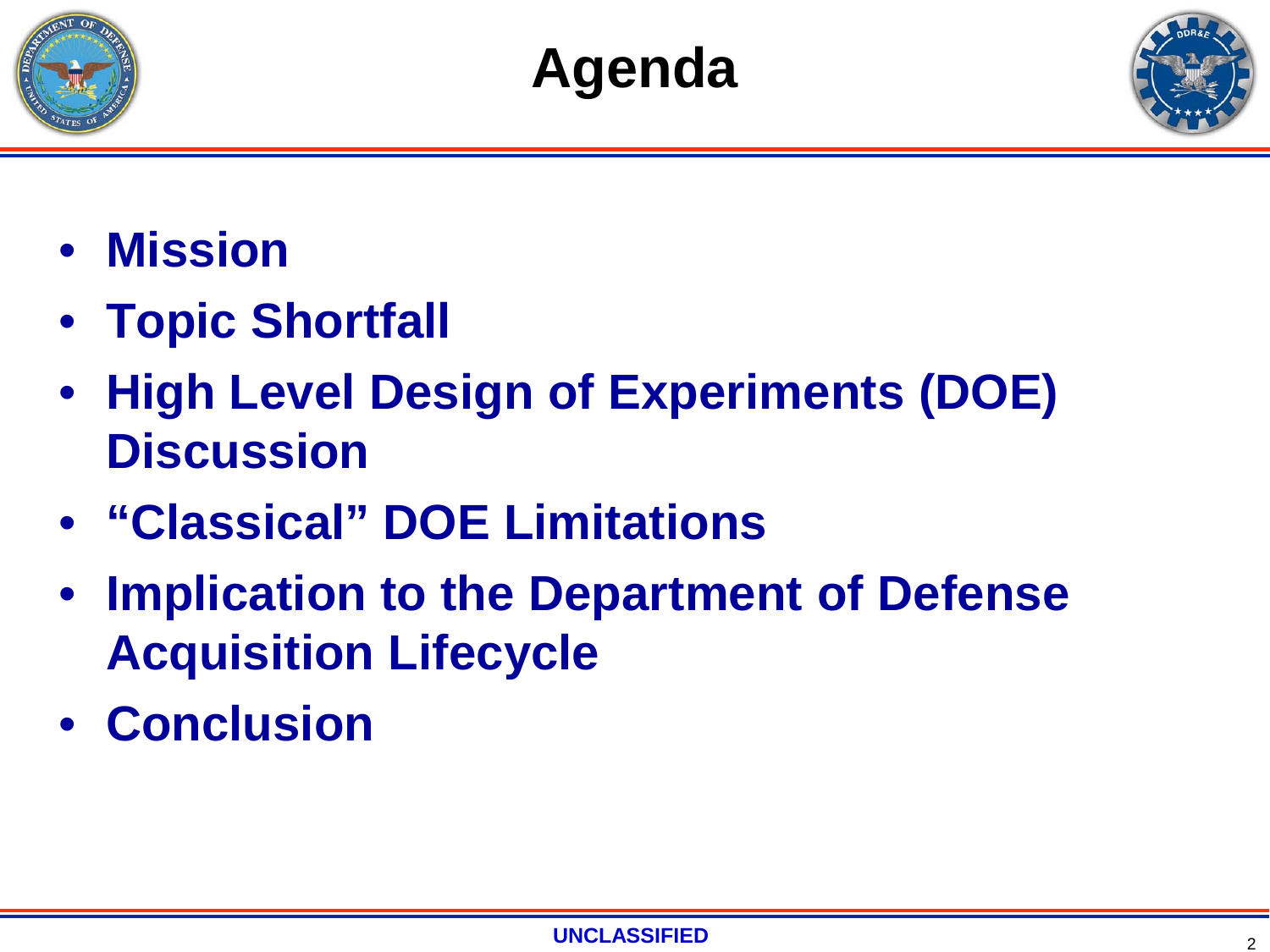



**As an advocate for the DT&E community, we provide** *Policy* **and**  *Oversight* **across the** *lifecycle* **for Acquisition Programs and the Department**





**The right information, to the right decision maker, at the right time, for**  *better* **decisions** 

#### **UNCLASSIFIED**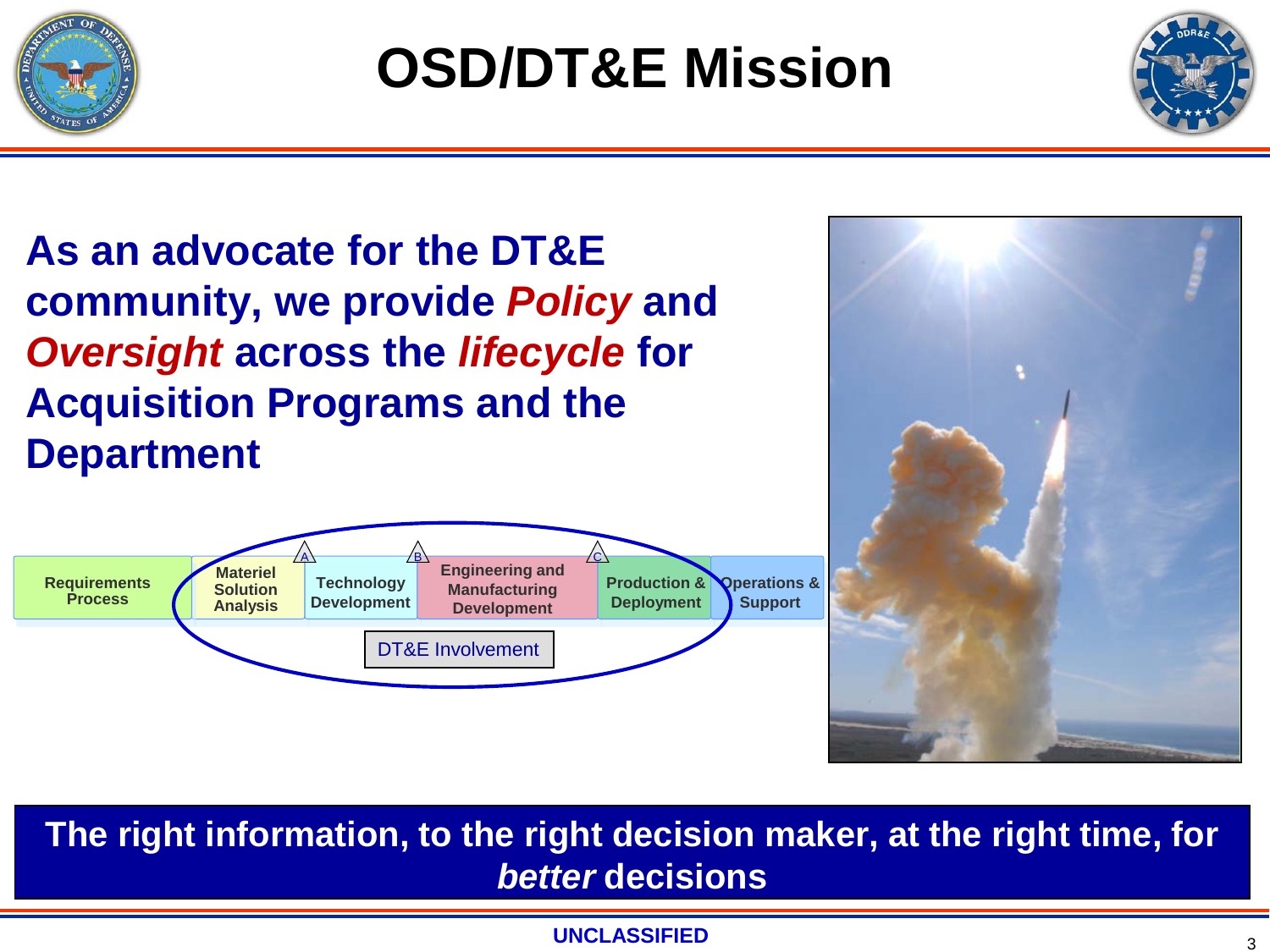



- **Objective of the DT&E DOE investigation was to develop guidance on implementing DOE into Test and Evaluation Strategies (TES) and Test and Evaluation Master Plans (TEMPs)**
- **That objective was not met. Literature has a difficult time discussing DOE application to development approaches for complex systems or increments building to full functionality and capability.**
- **Case studies mainly focus on fully functioning systems or discrete subsystems**
- **Therefore, this discussion focuses on investigative findings and perceived shortfalls in implementing DOE within DT&E strategies for complex systems**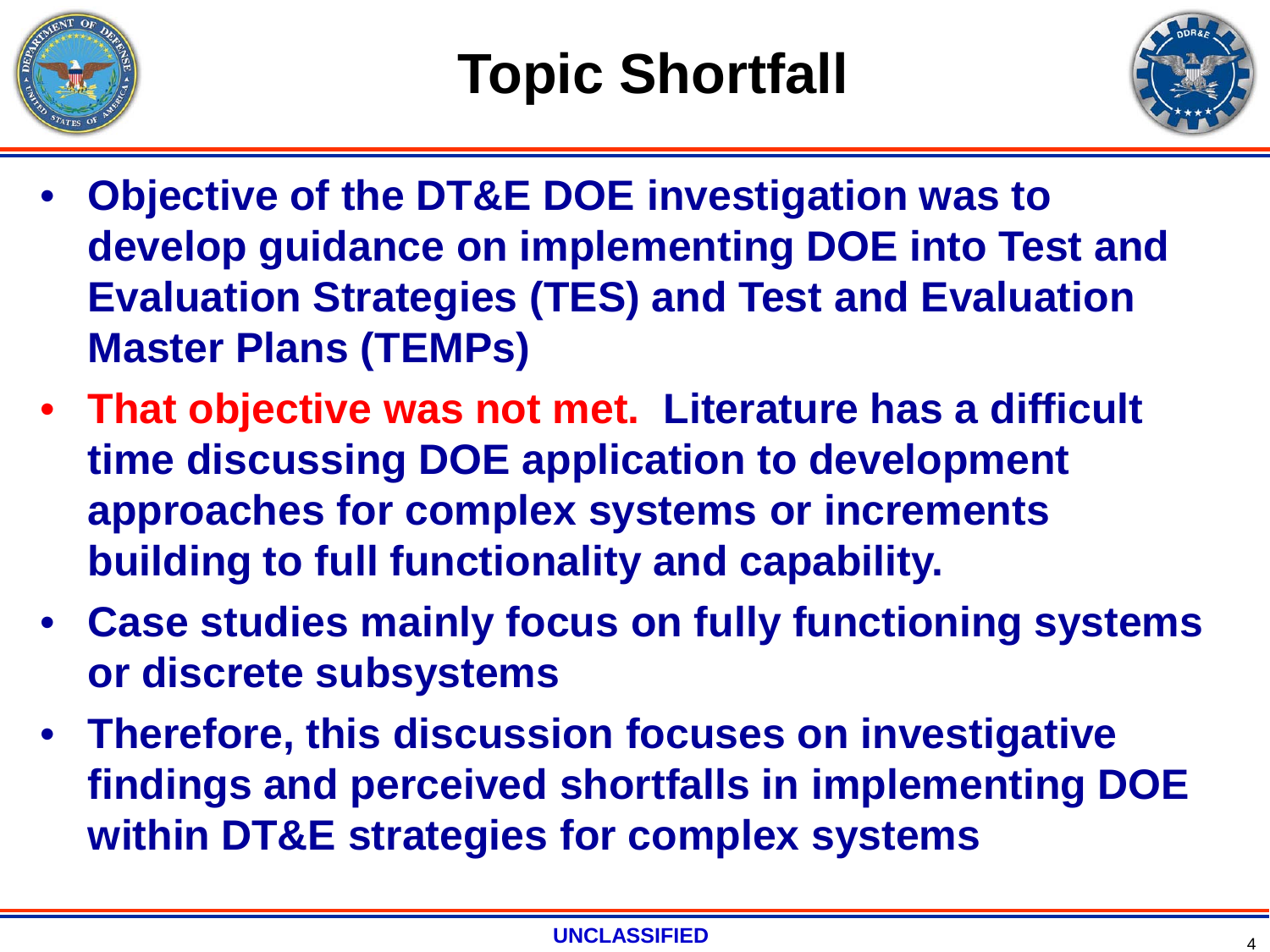



- **DOE is a systematic approach for investigation of a system or process.**
- **…is an application of statistics to analyze both main effects of input variables and interactions of those effects on response (output) variables.**
- **…increases both effectiveness and efficiency of testing – reduces overall quantity of test points**
- **…depends on strict control of inputs to a process in order to understand effects on the outputs, often in a laboratory environment**

**Partial DOE Lexicon:** Fisher, Taguchi, Orthogonality, Full Factorial, Fractional Factorial, Randomization, Replication, Blocking, Placket-Burnam, D-Optimal, Box-Behnken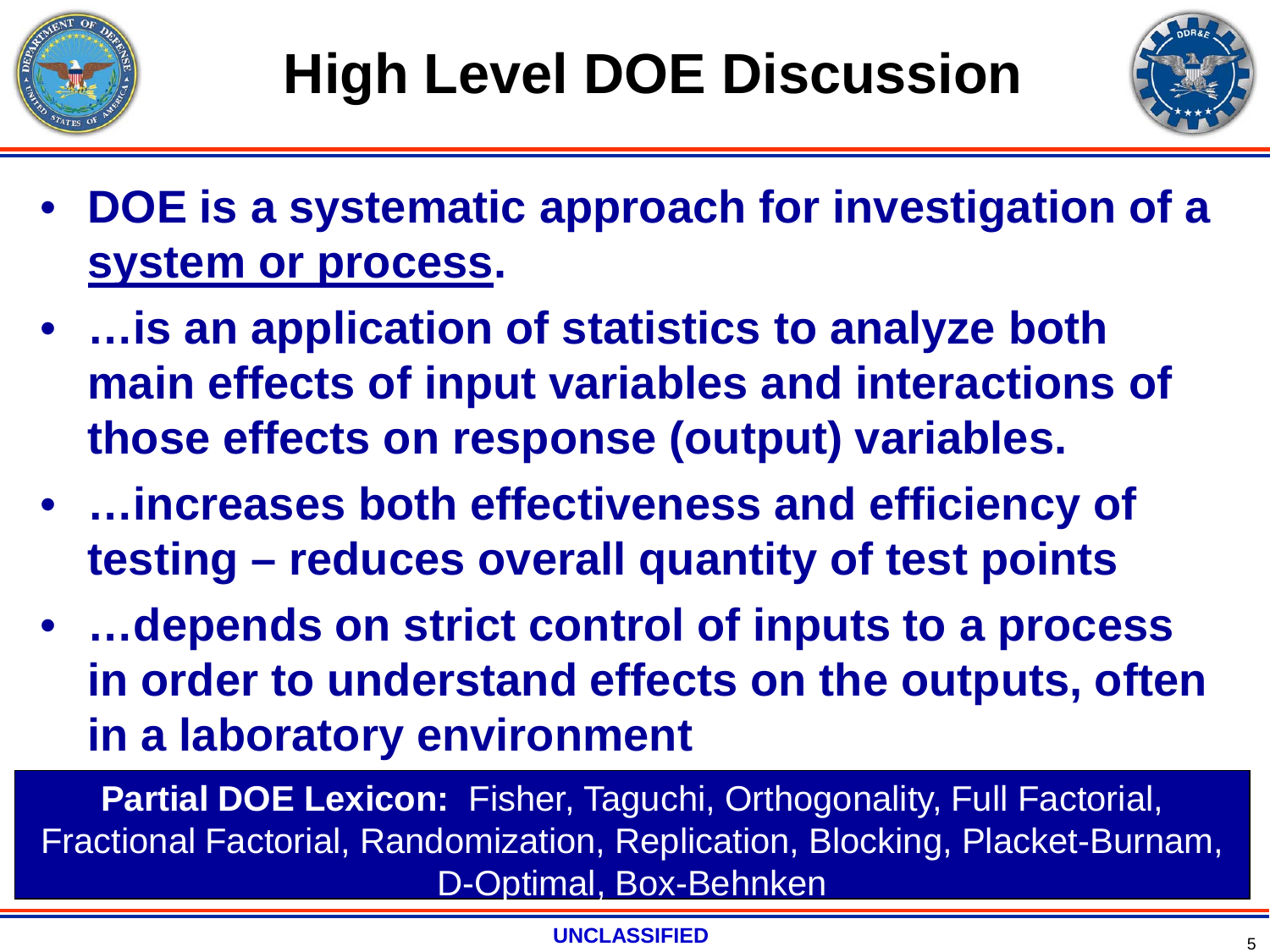



- **DOE is widely used in R&D, where large proportions of resources go toward solving optimization problems**
- **…is used for optimizing design over many variables**
	- **Evaluating just one combination of design parameters would take a considerable amount of time because of analyses complexities. DOE quickly zeroes in on the area of the design space containing the optimum solution. It also provides expected values as well as confidence intervals for the responses with the factors optimized.**

**Current OSD Project:** Generate OSD T&E guidance, which explains acceptable and possible use of designed experimentation (DOE).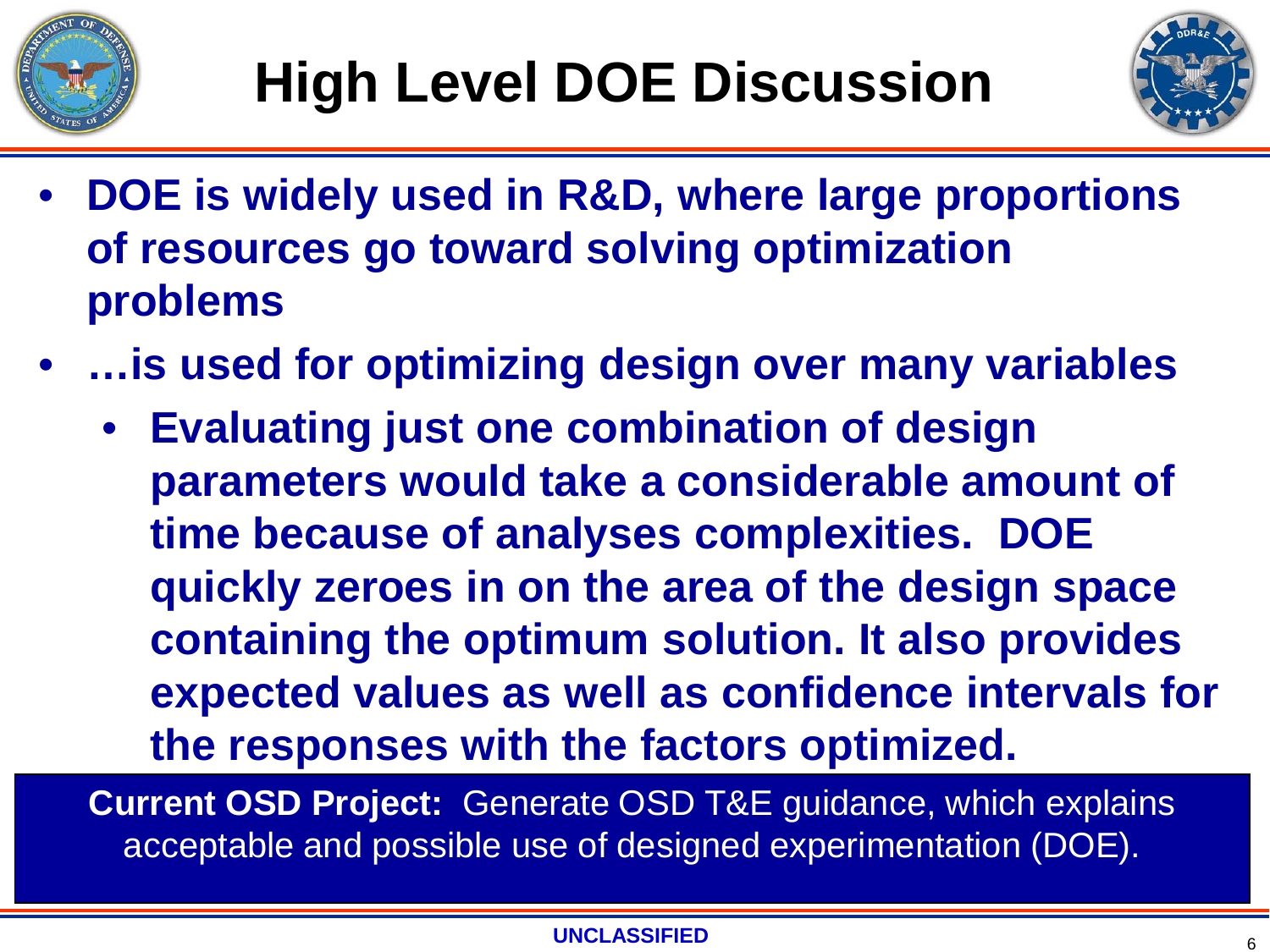



- **DOE addresses interactions between input variables in a process – an effect often missed with traditional "one factor at a time" test design** • **Thomas Edison, applied trial and error OFAT to invent the** 
	- **light bulb "1% inspiration and 99% perspiration."**
- **…provides a measure of the experiments' ability to determine the probability that the observed system response is representative of the true behavior statistical confidence.**
- **…gives the probability that a certain sample size was adequate to detect defined changes in the level of the response under test—statistical power.**

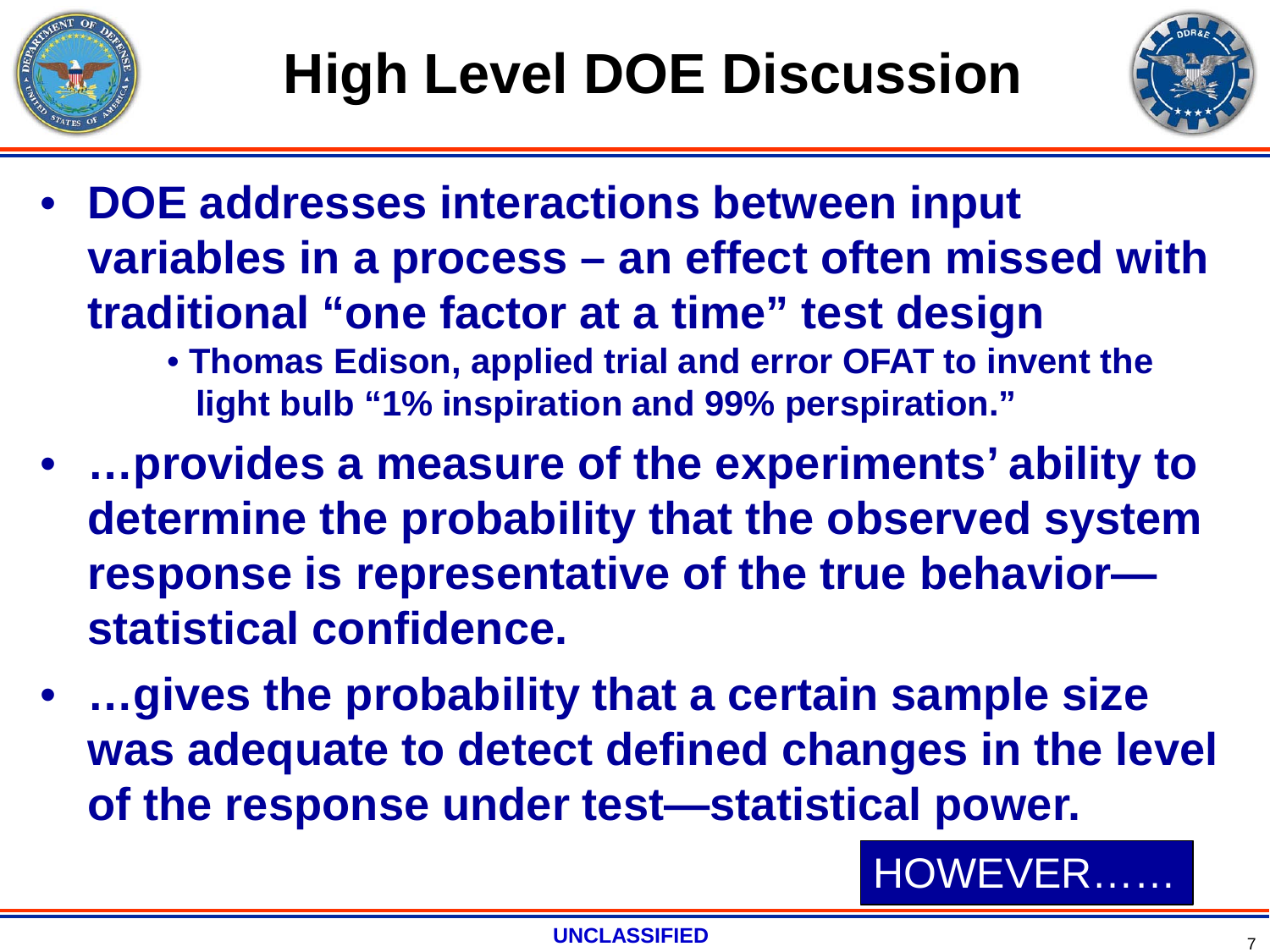



- **DOE does not handle large numbers of variables well and requires screening to reduce variables for control**
- **…is used in research and development, determination of design robustness, design optimization and resolving problems**
- **…is best suited where interactions and effects among a handful of strictly controlled variables are of interest. Systems with higher complexity, the number of variables must be reduced, which can result in omission of possible combinations of interactions.**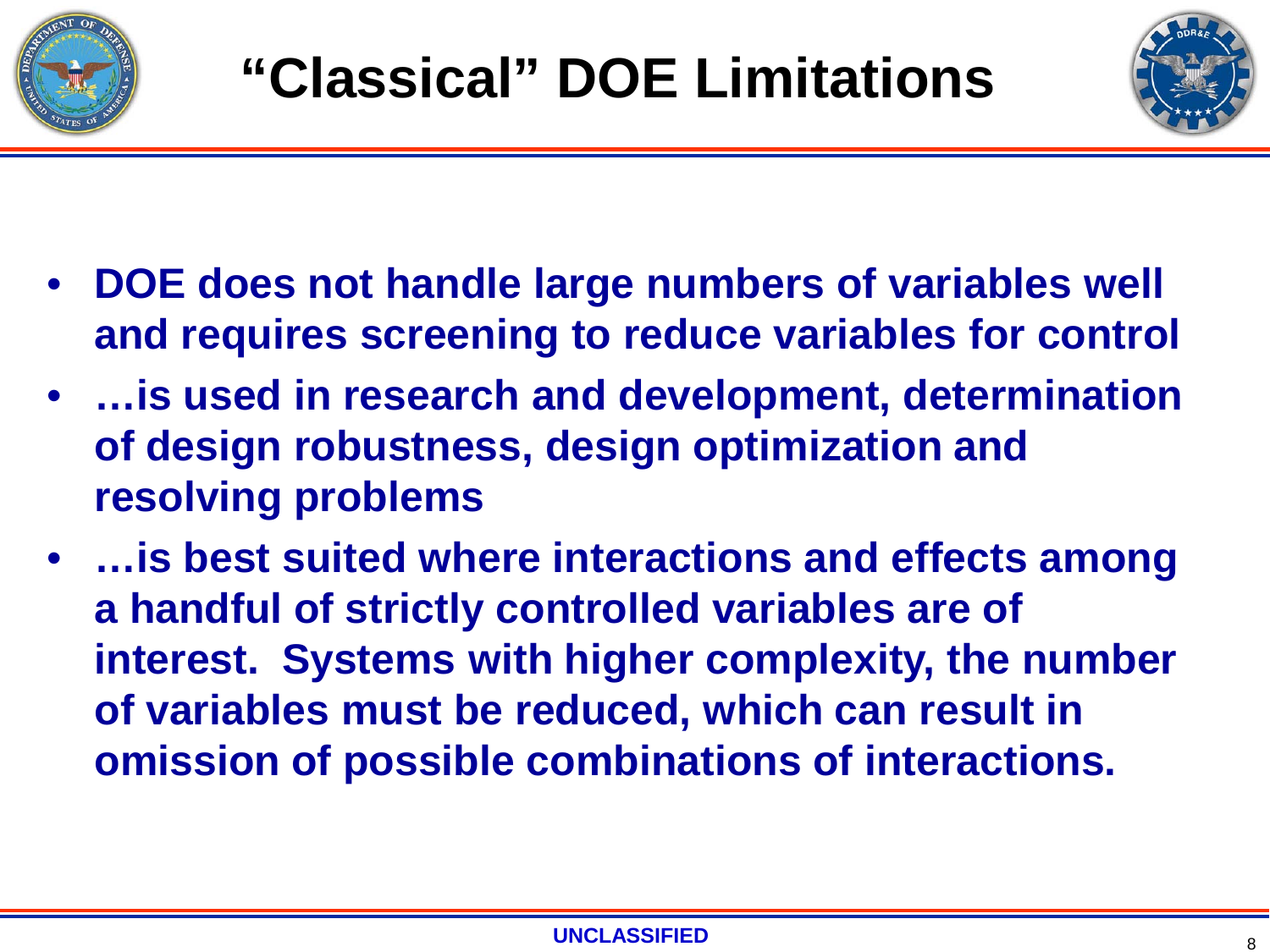



**"What it does for you - DOE is about option selection. It works the best when you already have a working design (product, process, system, plan, etc.) and you want wish to put the finishing touches.** 

**If you are after developing a new product or process, it is probably not the right time for DOE. (Emphasis added)**

**You need to look for other means to determine the working parameters. It is only after you reached a workable condition that satisfy your objectives, and know your process/system well, you would benefit from DOE. You will apply DOE to determine the best among many good conditions. In other words, it is something that will help you hone-in the process to perfection or help you select something that will consistently produce what you want, all the time." (NUTEK, Inc.)**

**Applying DOE across DoD Acquisition Lifecycle is Not Clear Cut**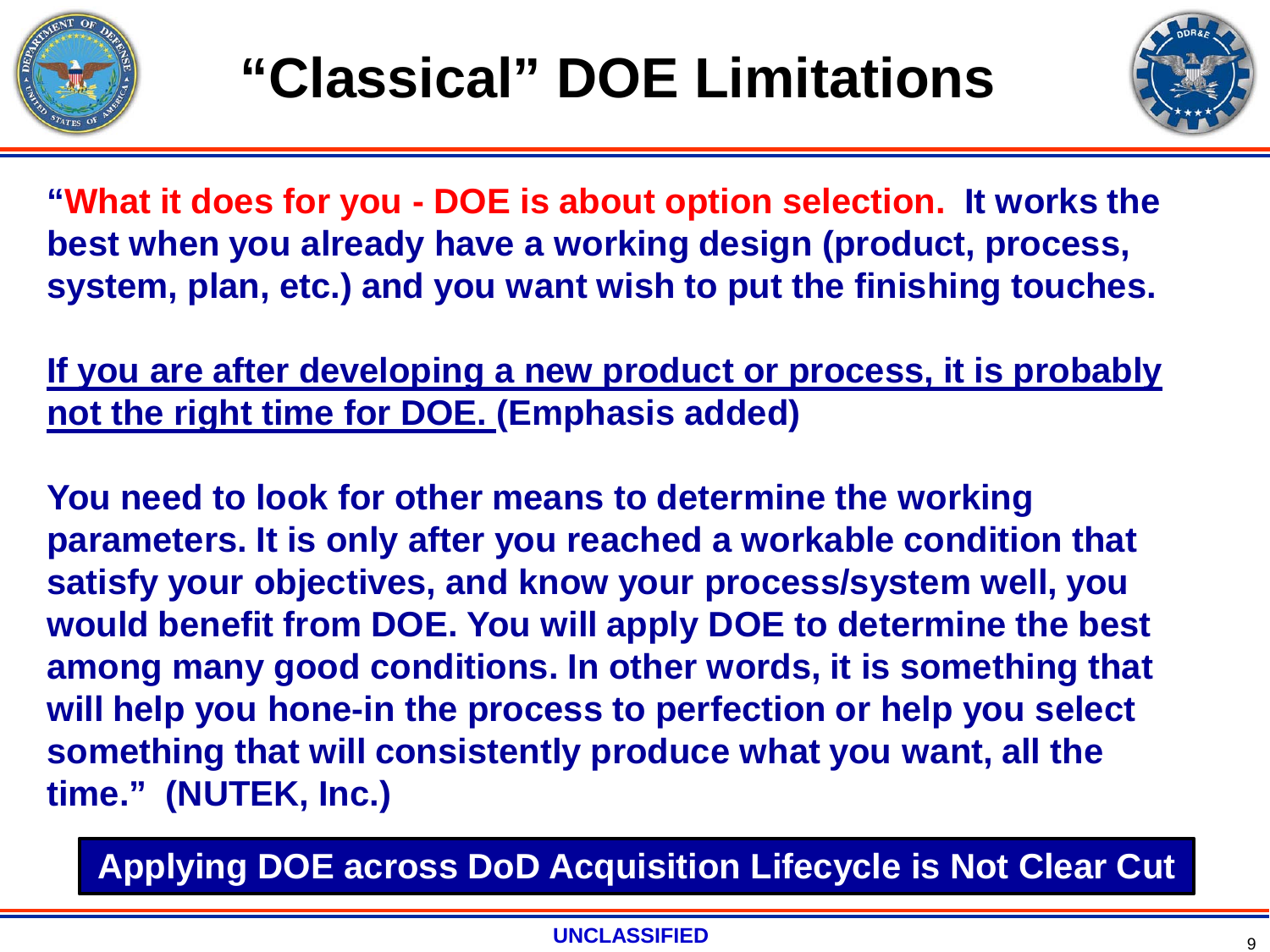

# **Implication to the Department of Defense Acquisition Lifecycle**



- **OSD/DT&E Investigation of DOE implementation:**
	- **DOE maybe best suited for a T&E strategy in the technology development phase and for testing prototypes (1)**
	- **DOE may be a better approach for technology evaluations and operational T&E (2)**
- **However, the investigation of the literature and case studies found a gap for the concurrent system development approach used in acquiring complex systems in the Department of Defense (DoD)**

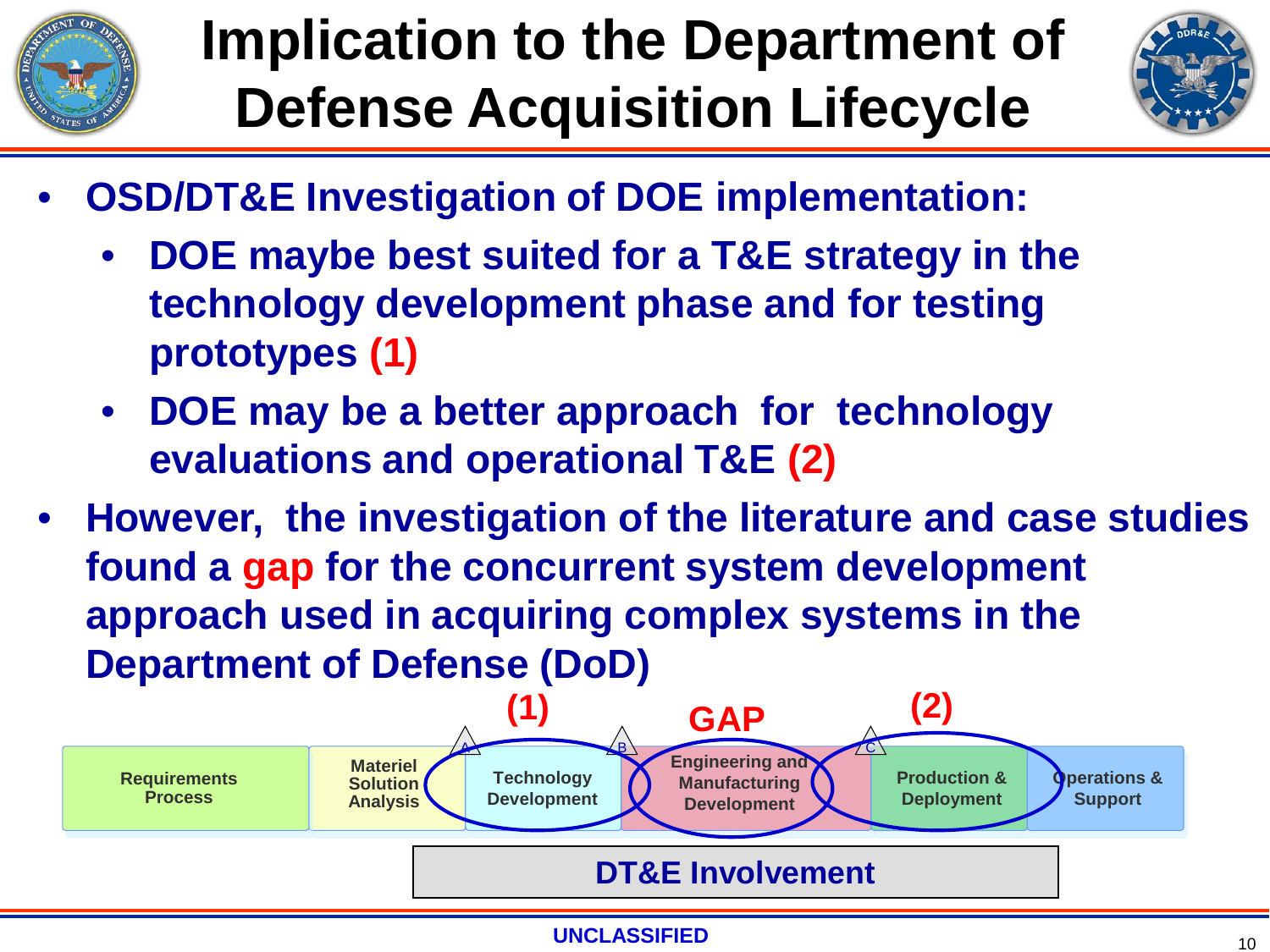



- **…used to interrogate a process, improve knowledge, optimize deficiency resolution and identify factors and interactions affecting variability of performance**
- **…technique to determine the minimum number of trials necessary to measure all interactions and combinations among factors**
- **…saves time and considers interactions better than**  traditional one-factor-at-a-time (OFAT)
- **…strictly controls inputs in order to understand the effects on the outputs. Strict control in testing alternative components or subsystems is used to determine the optimal combinations.**

**Ensure the right information, gets to the right decision maker, at the right time, for** *better* **decisions**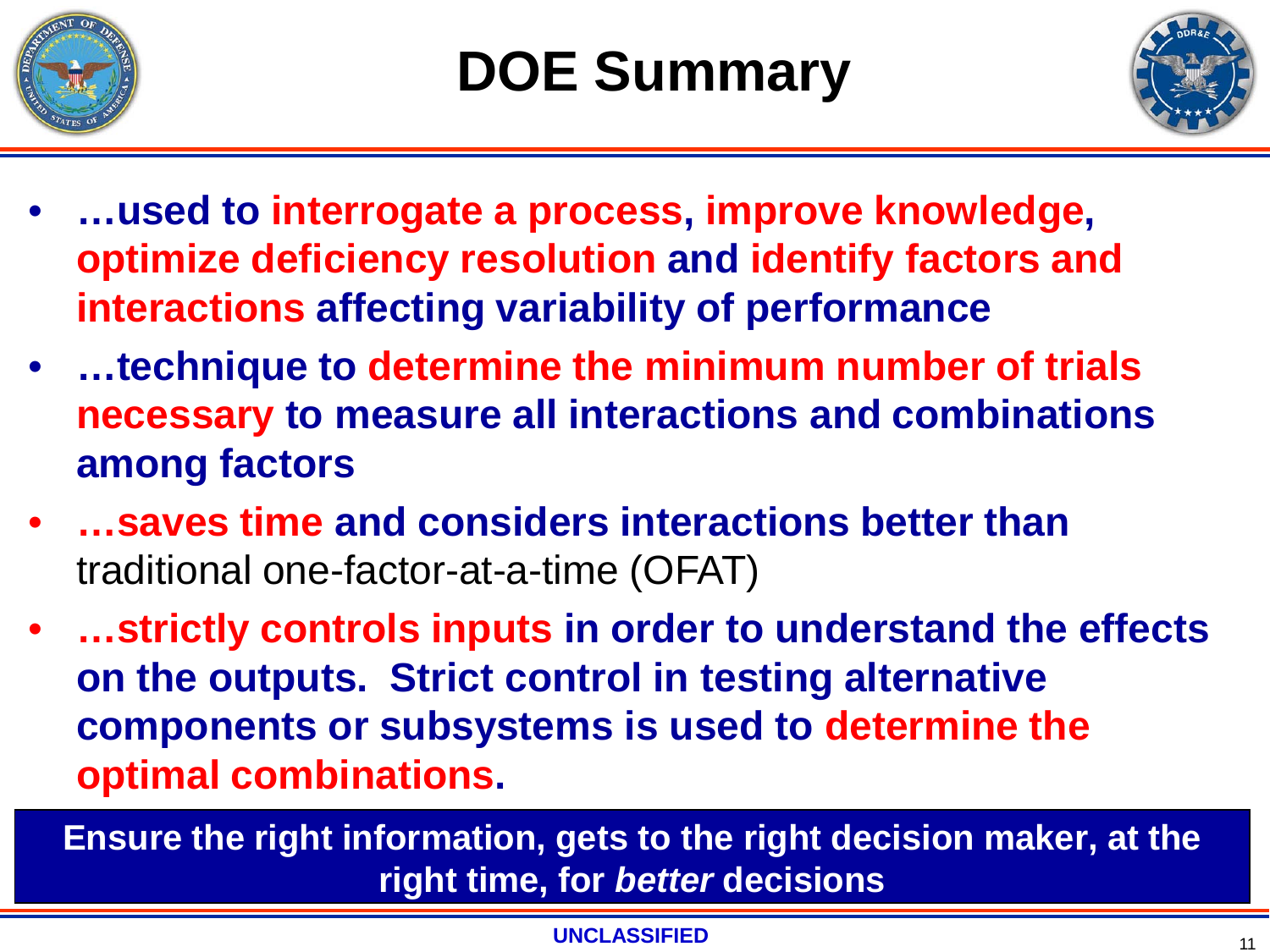



- **Some experts contend that if you are developing a new product or process, it is not the right time for DOE.**
- **Best suited for where interactions and effects among a handful of strictly controlled variables are of interest. In experiments with higher complexity, the number of variables must be reduced, which can result in omission of many of the possible combinations of interactions.**

**Bottom line: DT&E needs to investigate further, prior to issuing OSD TES and TEMP guidance on implementing DOE across the Acquisition Lifecycle**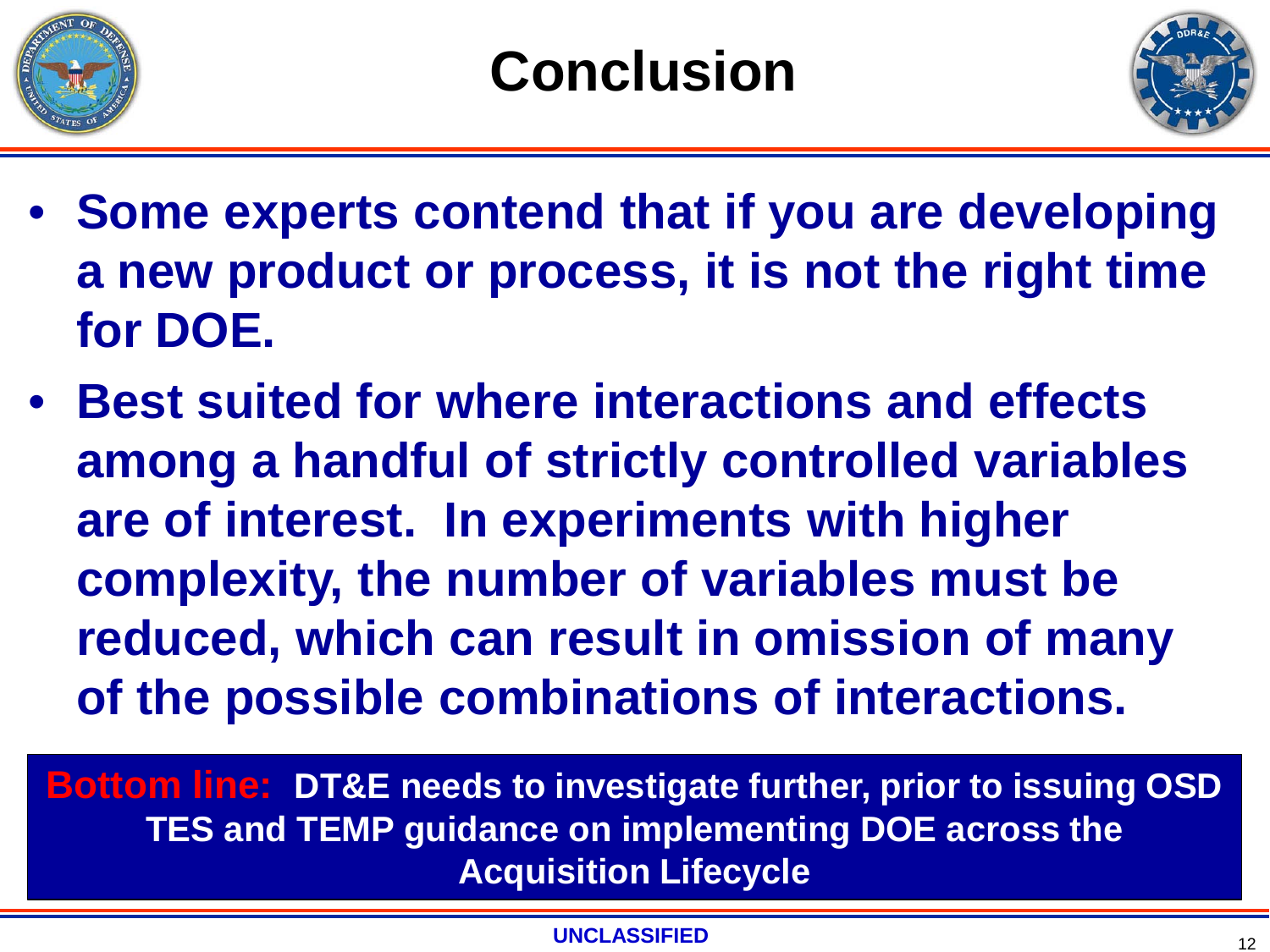

## **Contact Information**



OFFICE OF THE SECRETARY OF DEFENSE DIRECTOR, DEFENSE RESEARCH AND ENGINEERING

#### DEVELOPMENTAL TEST & EVALUATION

3020 Defense Pentagon Room 5A1076 Washington, DC 20301-3020

TEMP at OSD dot MIL

darlene.mosser-kerner@osd.mil mickey.quintrall.ctr@osd.mil



**The right information, to the right decision maker, at the right time, for**  *better* **decisions**

**UNCLASSIFIED** 13